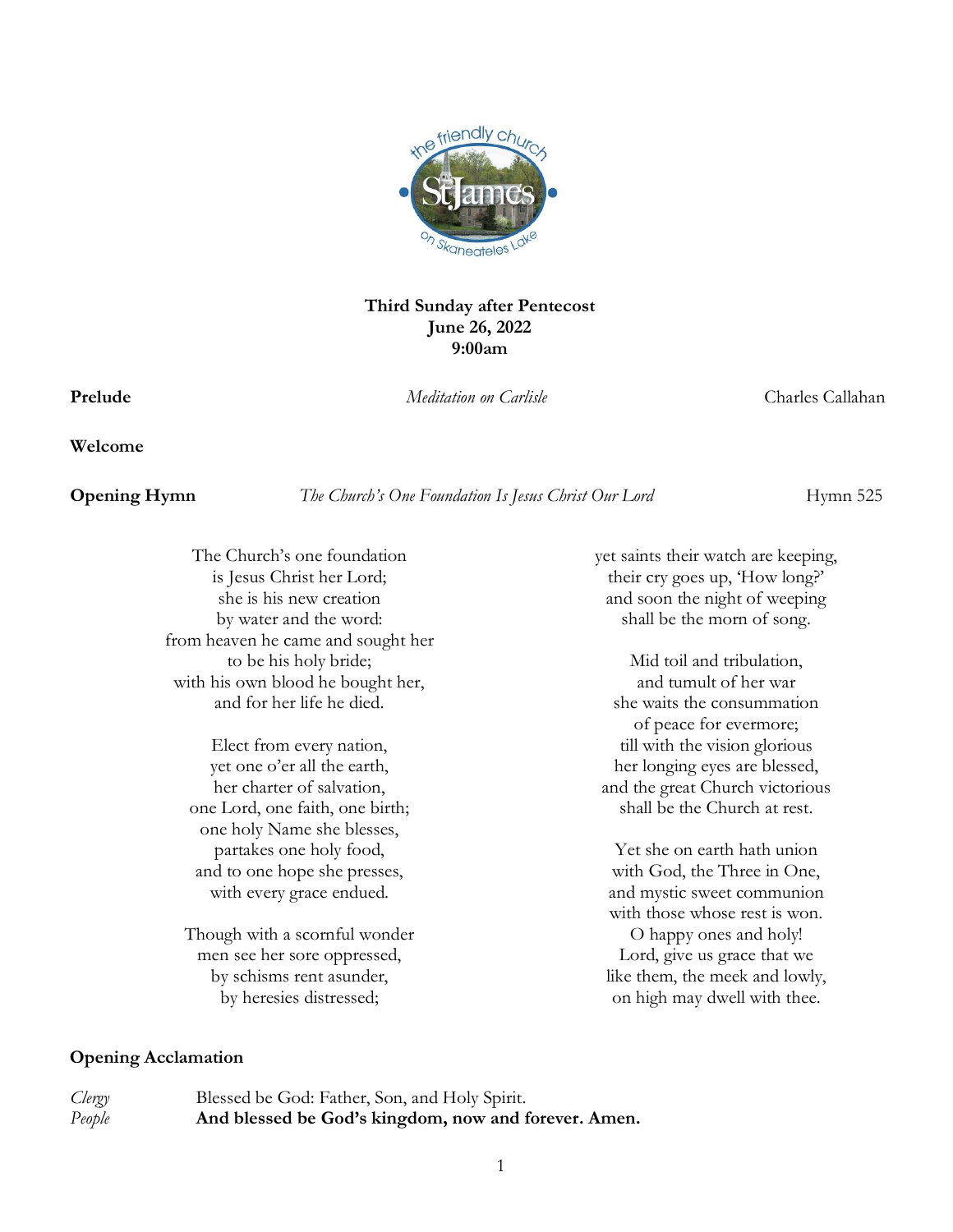

#### **Collect of the Day**

*Clergy* The Lord be with you. *People* **And also with you.**  *Clergy* Let us pray.

Almighty God, you have built your Church upon the foundation of the apostles and prophets, Jesus Christ himself being the chief cornerstone: Grant us so to be joined together in unity of spirit by their teaching, that we may be made a holy temple acceptable to you; through Jesus Christ our Lord, who lives and reigns with you and the Holy Spirit, one God, for ever and ever. **Amen.**

**Reading** Galatians 5:1,13-25

For freedom Christ has set us free. Stand firm, therefore, and do not submit again to a yoke of slavery.

For you were called to freedom, brothers and sisters; only do not use your freedom as an opportunity for selfindulgence, but through love become slaves to one another. For the whole law is summed up in a single commandment, "You shall love your neighbor as yourself." If, however, you bite and devour one another, take care that you are not consumed by one another.

Live by the Spirit, I say, and do not gratify the desires of the flesh. For what the flesh desires is opposed to the Spirit, and what the Spirit desires is opposed to the flesh; for these are opposed to each other, to prevent you from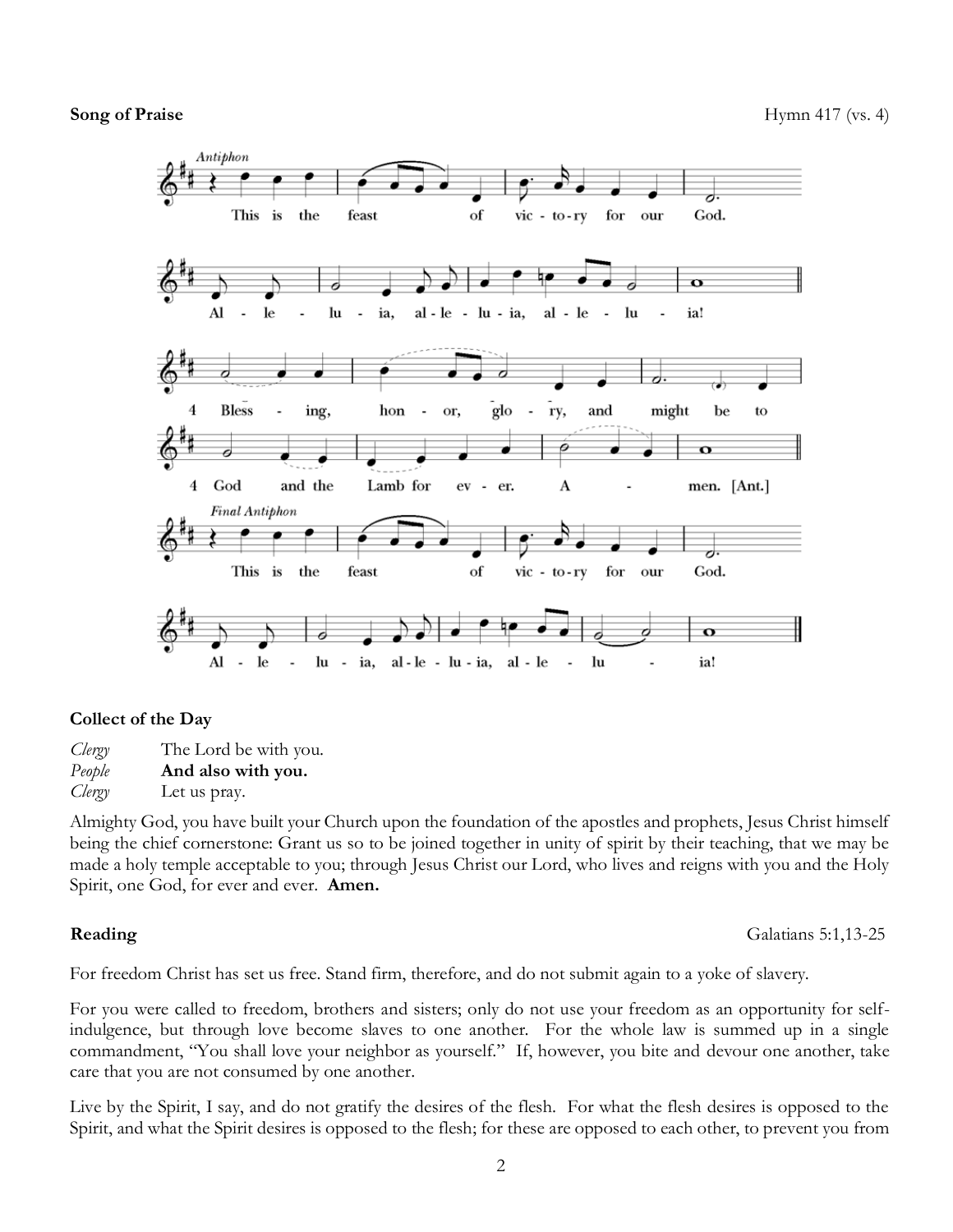doing what you want. But if you are led by the Spirit, you are not subject to the law. Now the works of the flesh are obvious: fornication, impurity, licentiousness, idolatry, sorcery, enmities, strife, jealousy, anger, quarrels, dissensions, factions, envy, drunkenness, carousing, and things like these. I am warning you, as I warned you before: those who do such things will not inherit the kingdom of God.

By contrast, the fruit of the Spirit is love, joy, peace, patience, kindness, generosity, faithfulness, gentleness, and self-control. There is no law against such things. And those who belong to Christ Jesus have crucified the flesh with its passions and desires. If we live by the Spirit, let us also be guided by the Spirit.

| Reader | The Word of the Lord. |
|--------|-----------------------|
| People | Thanks be to God.     |

### **Psalm 16**

- <sup>1</sup> Protect me, O God, for I take refuge in you; I have said to the Lord, "You are my Lord, my good above all other."
- <sup>2</sup> All my delight is upon the godly that are in the land, upon those who are noble among the people.
- <sup>3</sup> But those who run after other gods shall have their troubles multiplied.
- <sup>4</sup> Their libations of blood I will not offer, nor take the names of their gods upon my lips.
- <sup>5</sup> O Lord, you are my portion and my cup; it is you who uphold my lot.
- <sup>6</sup> My boundaries enclose a pleasant land; indeed, I have a goodly heritage.
- 7 I will bless the Lord who gives me counsel; my heart teaches me, night after night.
- 8 I have set the Lord always before me; because he is at my right hand, I shall not fall.
- <sup>9</sup> My heart, therefore, is glad, and my spirit rejoices; my body also shall rest in hope.
- <sup>10</sup> For you will not abandon me to the grave, nor let your holy one see the Pit.
- $11$  You will show me the path of life; in your presence there is fullness of joy, and in your right hand are pleasures for evermore.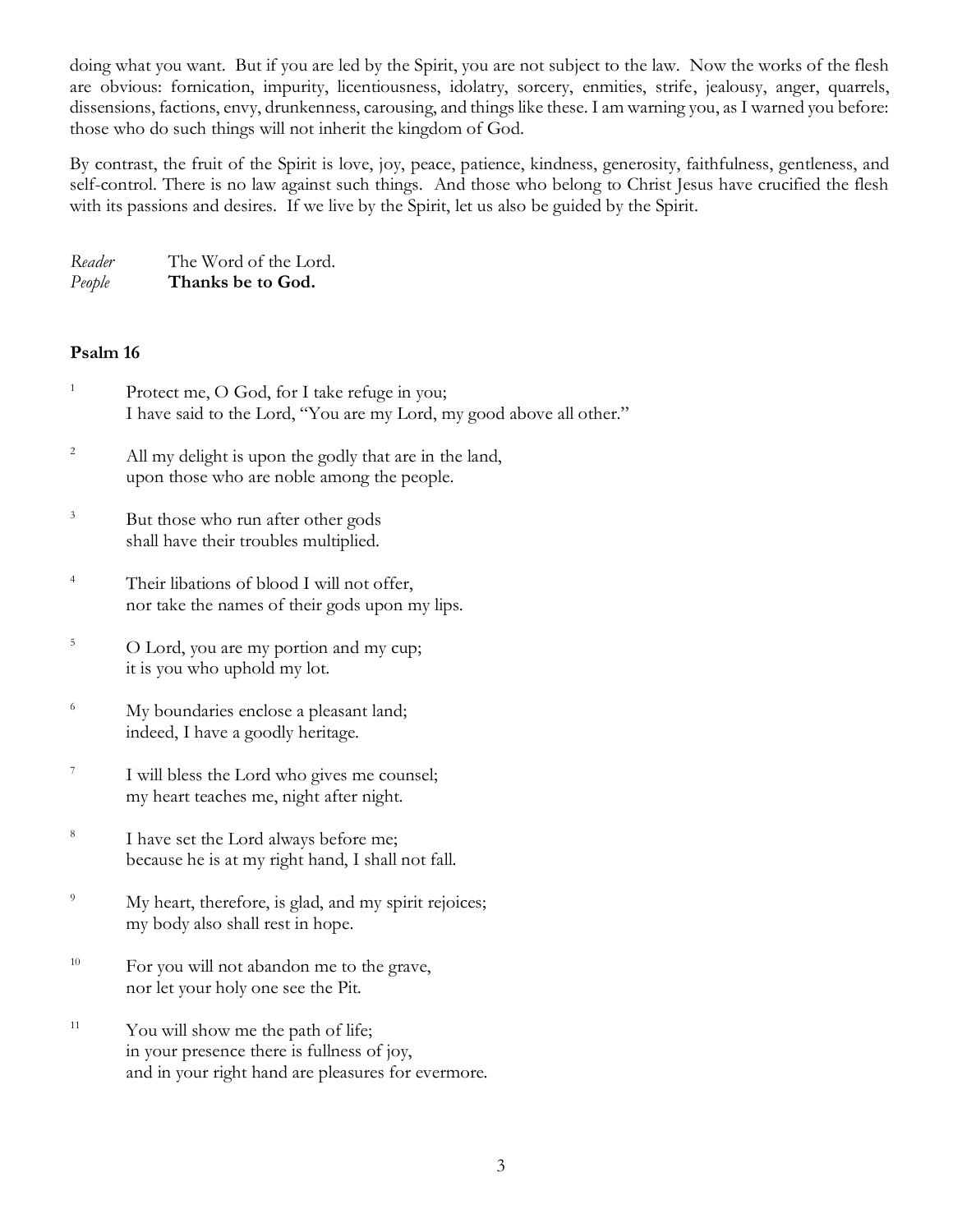| Lead us, heavenly Father, lead us<br>o'er the world's tempestuous sea;<br>guard us, guide us, keep us, feed us,<br>for we have no help but thee, | thou didst feel its keenest woe;<br>yet unfearing, persevering,<br>to thy passion thou didst go.          |
|--------------------------------------------------------------------------------------------------------------------------------------------------|-----------------------------------------------------------------------------------------------------------|
| yet possessing every blessing,<br>if our God our Father be.                                                                                      | Spirit of our God, descending,<br>fill our hearts with heavenly joy;<br>love with every passion blending, |
| Savior, breathe forgiveness o'er us;<br>all our weakness thou dost know;<br>thou didst tread this earth before us;                               | pleasure that can never cloy;<br>thus provided, pardoned, guided,<br>nothing can our peace destroy.       |

### **Holy Gospel** Luke 9:51-62

*Clergy* The Holy Gospel of our Lord Jesus Christ according to Luke. *People* **Glory to you, Lord Christ.**

When the days drew near for Jesus to be taken up, he set his face to go to Jerusalem. And he sent messengers ahead of him. On their way they entered a village of the Samaritans to make ready for him; but they did not receive him, because his face was set toward Jerusalem. When his disciples James and John saw it, they said, "Lord, do you want us to command fire to come down from heaven and consume them?" But he turned and rebuked them. Then they went on to another village.

As they were going along the road, someone said to him, "I will follow you wherever you go." And Jesus said to him, "Foxes have holes, and birds of the air have nests; but the Son of Man has nowhere to lay his head." To another he said, "Follow me." But he said, "Lord, first let me go and bury my father." But Jesus said to him, "Let the dead bury their own dead; but as for you, go and proclaim the kingdom of God." Another said, "I will follow you, Lord; but let me first say farewell to those at my home." Jesus said to him, "No one who puts a hand to the plow and looks back is fit for the kingdom of God."

*Clergy* The Gospel of the Lord. *People* **Praise to you, Lord Christ.** 

**Sermon** The Rt. Rev. Skip Adams

### **The Nicene Creed**

**We believe in one God, the Father, the Almighty, maker of heaven and earth, of all that is, seen and unseen.** 

**We believe in one Lord, Jesus Christ, the only Son of God, eternally begotten of the Father, God from God, Light from Light, true God from true God, begotten, not made, of one Being with the Father. Through him all things were made. For us and for our salvation he came down from heaven: by the power of the Holy Spirit he became incarnate from the Virgin Mary, and was made man. For our sake he was crucified under Pontius Pilate; he suffered death and was buried. On the third day he rose again in accordance with the Scriptures; he ascended into heaven and is seated at the right hand of the Father. He will come again in glory to judge the living and the dead, and his kingdom will have no end.** 

**We believe in the Holy Spirit, the Lord, the giver of life, who proceeds from the Father and the Son. With the Father and the Son he is worshiped and glorified. He has spoken through the Prophets. We believe in**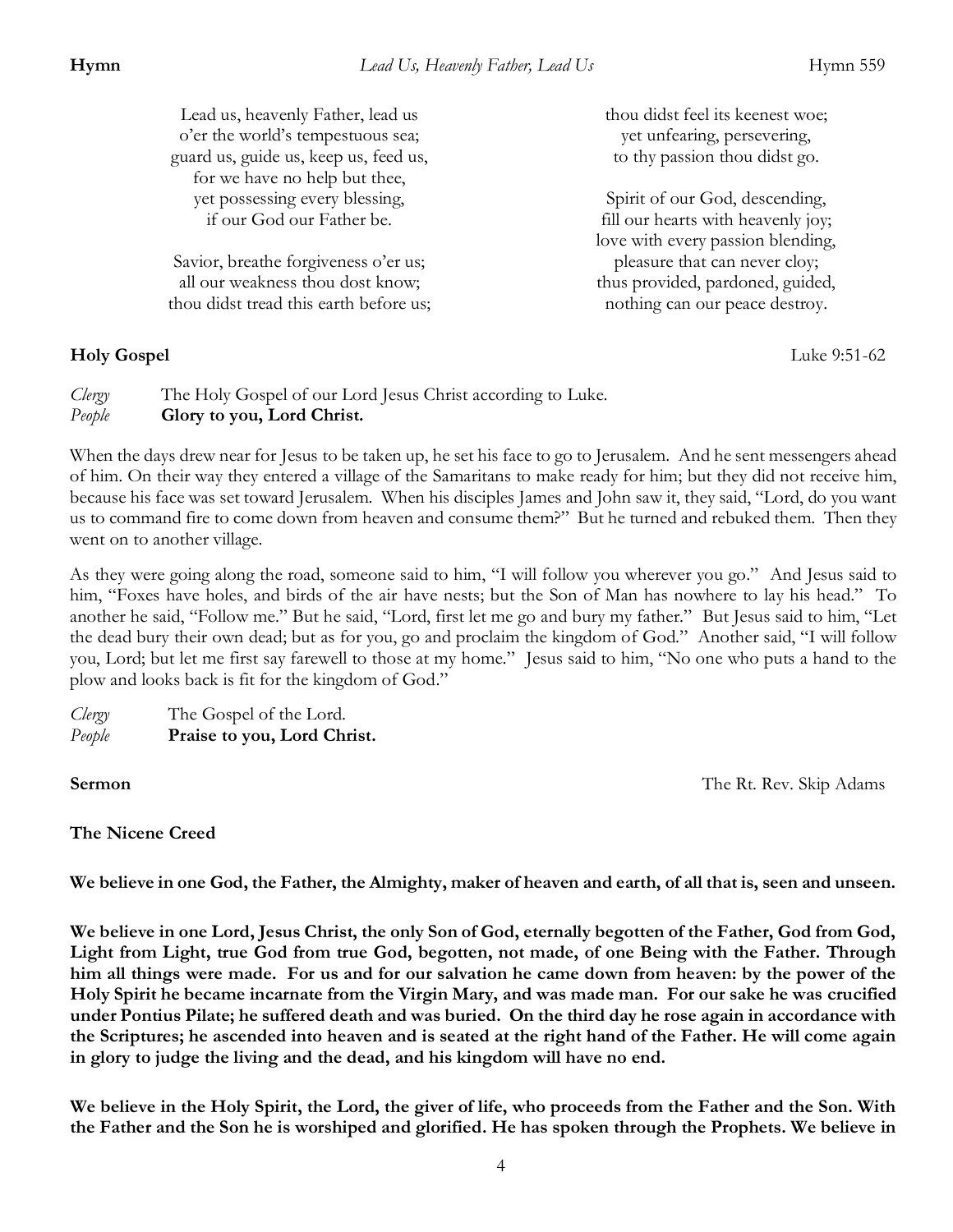**one holy catholic and apostolic Church. We acknowledge one baptism for the forgiveness of sins. We look for the resurrection of the dead, and life of the world to come. Amen.** 

### **Prayers of the People**

### *Leader*

To God who so loved the world, let us pray with hearts full of love.

### *A brief silence.*

For the church everywhere: In this diocese, we pray for our Bishop, the Rt. Rev. Dr. DeDe Duncan-Probe; and the people of Gethsemane Episcopal Church in Sherrill and their priest, the Rev. Georgina Hegney. We also pray for the people of St. James' Episcopal Church in Skaneateles and their priest, the Rev. Becky Coerper, and their deacon, the Rev. Chuck Stewart. In our Companion Diocese of El Salvador, we pray for the people of Misión San Pedro y San Pablo, Cuilapa, Ahuachapán, and their priest, the Rev. Juan Pablo Alvarado. In the Episcopal Church, we pray for our Presiding Bishop, the Most Rev. Michael Curry; and the people of the Diocese of Virginia, their Bishop Suffragan, the Rt. Rev. Susan Ellyn Goff, their Assistant Bishop, the Rt. Rev. Jennifer Brooke-Davidson, and their Assisting Bishop, the Rt. Rev. Porter Taylor. And in the Anglican Communion, we pray for the people of the Province of the Episcopal Church of Sudan and their prime bishop, the Most Rev. Ezekiel Kumir Kondo.

May the church's life be marked by prayer, and loving service to those in need. Loving God; **hear us as we pray.**

For peace among all peoples of the earth: may God redeem us from the slavery of fear, selfishness, and division. Loving God; **hear us as we pray.**

For the health and sustainability of the earth and all living things: may we grow as stewards of the marvelous gift you have given in all of creation. Loving God; **hear us as we pray.**

For this nation and our local communities: may we continually seek to offer gifts of care and advocacy, intervention and support until all people live in justice and freedom. Loving God; **hear us as we pray.**

For the Onondaga Nation of the Haudenosaunee People, the traditional custodians of the land on which we are worshipping today. We acknowledge that they have occupied and cared for this land over countless generations, and we celebrate their continuing contributions to the life of this region. Loving God; **hear us as we pray.**

For those who suffer from any illness, be it physical, mental, or spiritual, especially those we name silently or aloud \_\_\_\_\_\_\_\_. May they know the healing touch of Jesus to be a source of rest, comfort, and restoration. Loving God; **hear us as we pray.**

For those we have loved but see no longer, especially those we name silently or aloud \_\_\_\_\_\_\_. May they live forever with God in Christ. Loving God; **hear us as we pray.**

#### *Priest*

Hear our prayers, loving and gracious God, and receive them for the sake of your Son our Savior, Jesus Christ. **Amen.**

#### **Confession of Sin**

#### *Clergy*

Let us confess our sins against God and our neighbor.

#### *All*

**Most merciful God, we confess that we have sinned against you in thought, word, and deed, by what we have done, and by what we have left undone. We have not loved you with our whole heart; we have not loved our neighbors as ourselves. We are truly sorry and we humbly repent. For the sake of your Son Jesus Christ, have mercy on us and forgive us; that we may delight in your will, and walk in your ways, to the**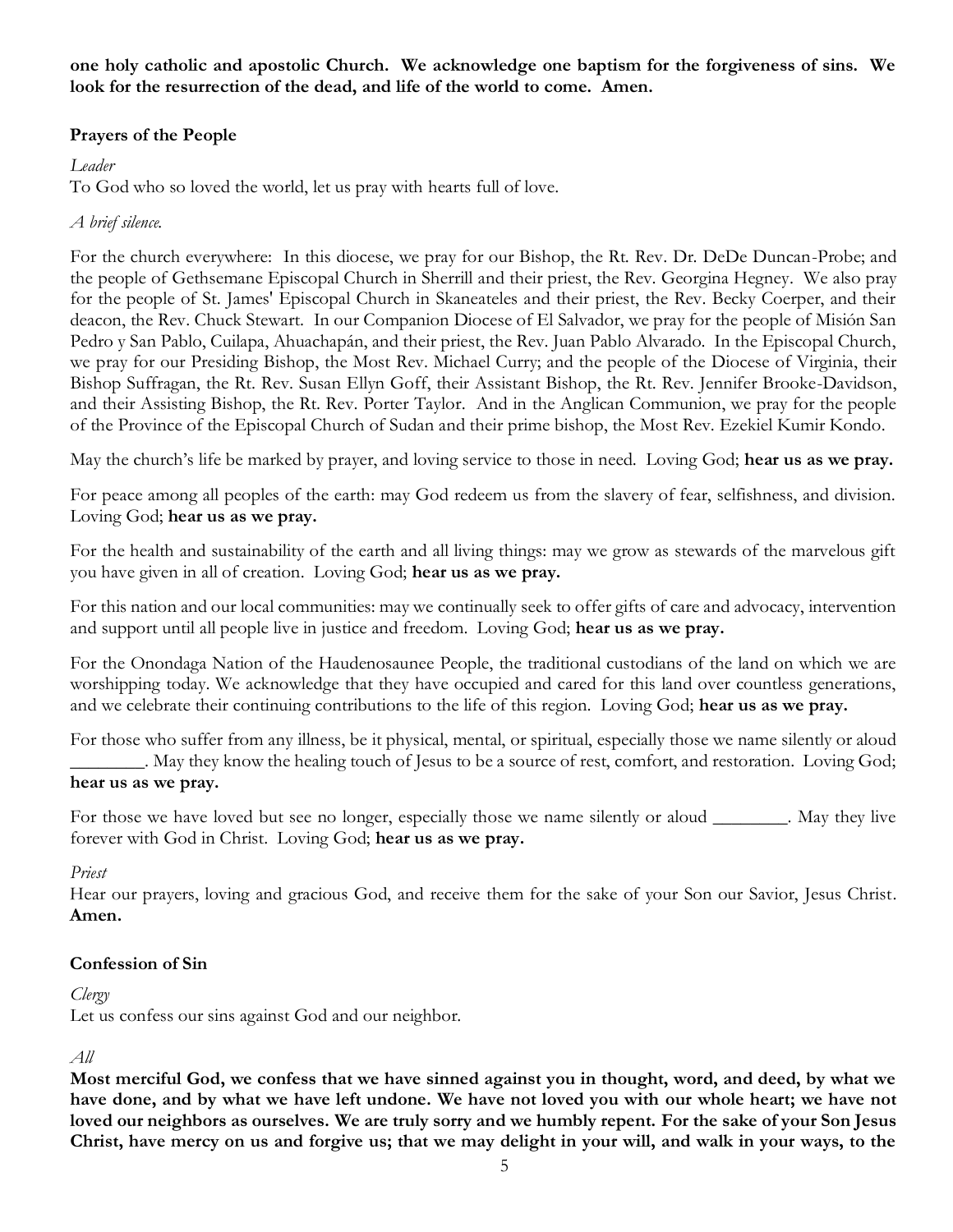#### **glory of your Name. Amen.**

#### **Absolution**

*Clergy*

Almighty God have mercy on you, forgive you all your sins through our Lord Jesus Christ, strengthen you in all goodness, and by the power of the Holy Spirit keep you in eternal life. **Amen.**

#### **The Peace**

*Clergy* The peace of the Lord be always with you. *People* **And also with you.**

**Announcements**

#### **Anniversary & Birthday Blessings**

**May the strength of God pilot you, May the power of God preserve you, May the wisdom of God instruct you, May the hand of God protect you, May the way of God direct you, May the shield of God guard you against the snares of evil and the temptations of the world. May the Spirit of God bless you in the coming year.** *Adapted from Patrick, c.389 - c.46*

**Offertory** *Spirit* Michael Bedford **Doxology Praise God, from whom all blessings flow;**

**praise him, all creatures here below; praise him above, ye heavenly host: praise Father, Son, and Holy Ghost.**

# **The Holy Communion**

#### **The Great Thanksgiving BCP Page 361**

**Sanctus** WLP 858

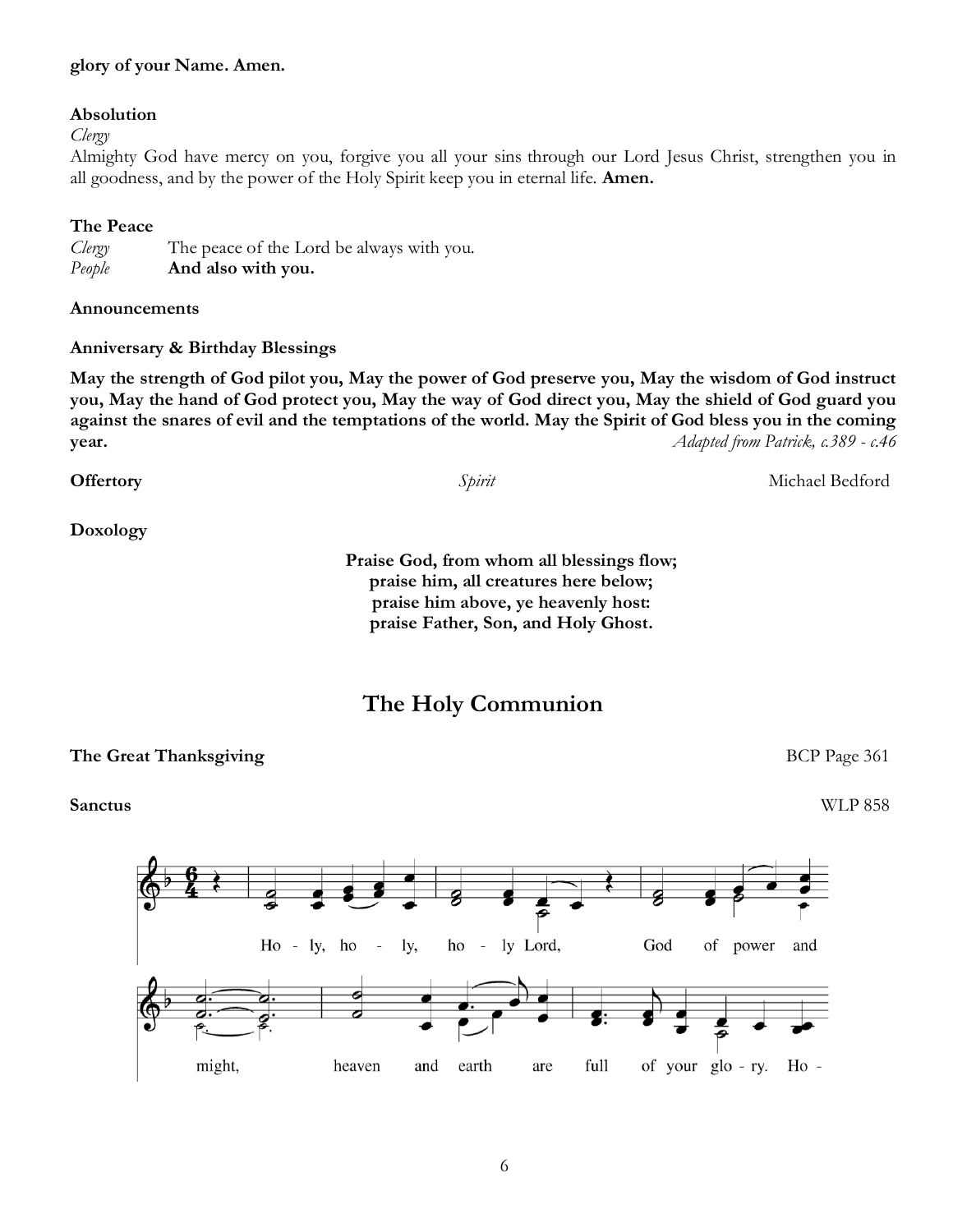**Great Thanksgiving Continues BCP** Page 362

**Our Father, who art in heaven, hallowed be thy Name, thy kingdom come, thy will be done, on earth as it is in heaven. Give us this day our daily bread. And forgive us our trespasses, as we forgive those who trespass against us. And lead us not into temptation, but deliver us from evil. For thine is the kingdom, and the power, and the glory, for ever and ever. Amen.**

**The Communion**

**Breaking of the Bread** BCP Page 364

**Music at Communion** *Meditation on Bridegroom* Mary Beth Bennett

**The Postcommunion Prayer** 

**Eternal God, heavenly Father, you have graciously accepted us as living members of your Son our Savior Jesus Christ, and you have fed us with spiritual food in the Sacrament of his Body and Blood. Send us now into the world in peace, and grant us strength and courage to love and serve you with gladness and singleness of heart; through Christ our Lord. Amen.**

## **The Blessing**

| Clergy | May the sun shine on you.                                               |
|--------|-------------------------------------------------------------------------|
|        | May the rain dance on your upturned face                                |
|        | May the stars make you wonder and smile.                                |
|        | May the bounty and beauty of the earth bless you,                       |
|        | and may you bless the earth in planting                                 |
|        | and protest and sharing food.                                           |
|        | And may God, Creator, Redeemer and Sustainer bless you now and forever. |
| All    | Amen.                                                                   |

|      |                                                    |         | s.  |                   |          |                  |             |       |  |
|------|----------------------------------------------------|---------|-----|-------------------|----------|------------------|-------------|-------|--|
|      | san - na in the high - est. * Bless - ed is he who |         |     |                   |          |                  |             | comes |  |
| in   | the name of the Lord.                              |         |     |                   |          | Ho - san - na in |             | the   |  |
| high | 훟<br>est.<br>$\overline{\phantom{0}}$              | $H_0$ - | san | $\qquad \qquad -$ | in<br>na | the              | high - est. |       |  |

# **The Lord's Prayer** BCP Page 364